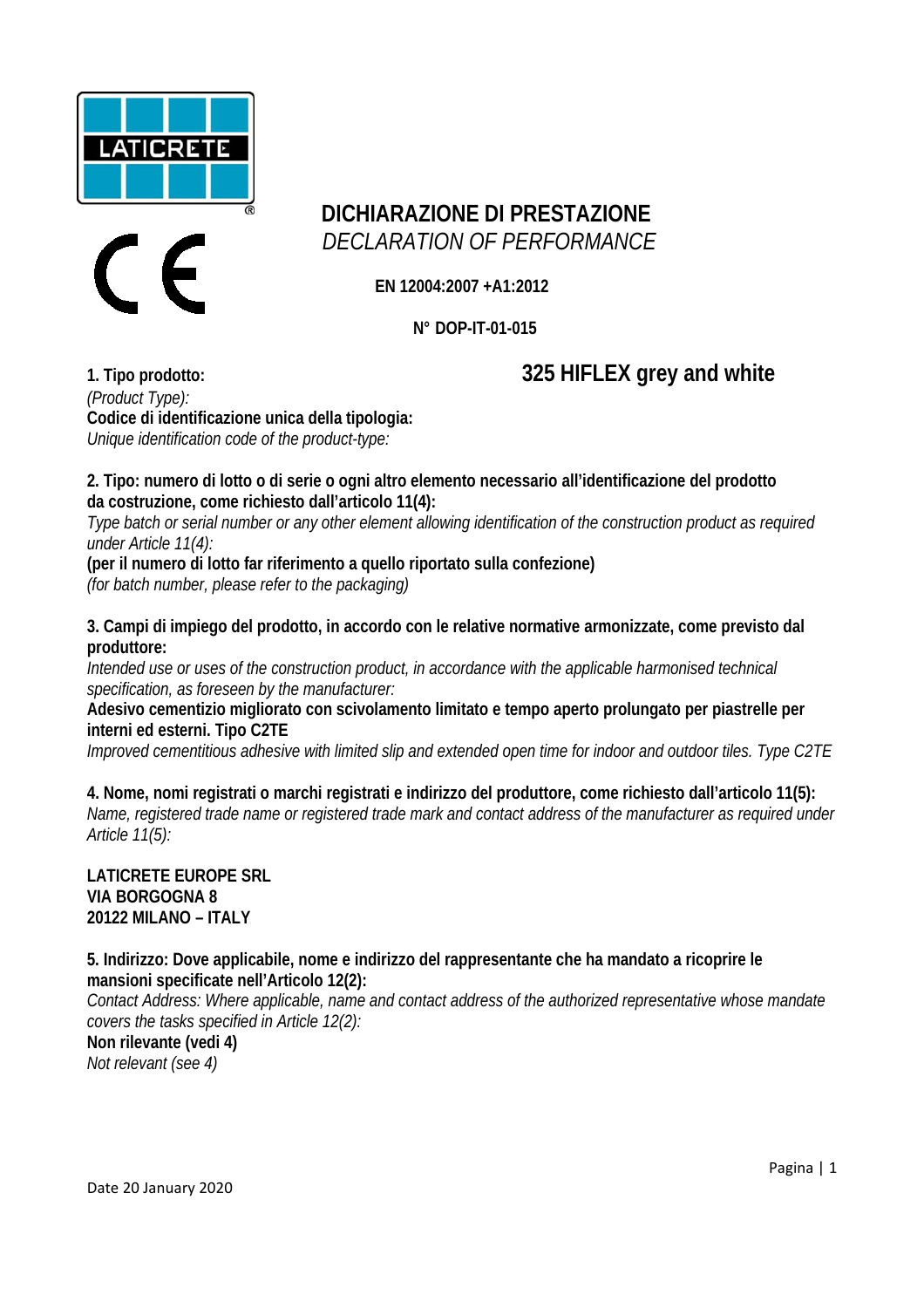

**6. AVCP: Sistema o sistemi di controllo e verifica delle prestazioni (AVCP) del prodotto da costruzione come disposto nel CPR, Annesso V:** 

*System or systems of assessment and verification of constancy of performance (AVCP) of the construction product as set out in CPR, Annex V:* 

**Sistema 3**  *System 3* 

**7. Nel caso di una dichiarazione di prestazione relativa ad un prodotto da costruzioneche rientra nell'ambito di applicazione di una norma armonizzata:** 

#### **UNI EN 12004:2007+A1:2012**

*In the case of a declaration of performance relating to a construction product that falls within the scope of application of a harmonized standard:* 

#### *UNI EN 12004: 2007 + A1: 2012*

**Modena Centro Prove srl, in qualità di laboratorio notificato n. 1599 ha effettuato i test iniziali di tipo secondo il sistema di valutazione e verifica della costanza della prestazione 3 e ha rilasciato i seguenti rapporti di prova 20080918, 20080921, 20081961, 20080919.** 

*Modena Centro Prove srl, as notified laboratory n. 1599 carried out the initial type tests according to the system for evaluating and verifying the constancy of service 3 and issued the following classification reports:*  20080918, 20080921, 20081961, 20080919.

**8.Nel caso di una dichiarazione di prestazione relativa ad un prodotto da costruzione per il quale è stata rilasciata una valutazione tecnica europea:** 

*In the case of a declaration of performance relating to a construction product for which a European technical assessment has been issued:* 

**Non applicabile**  *Not applicable*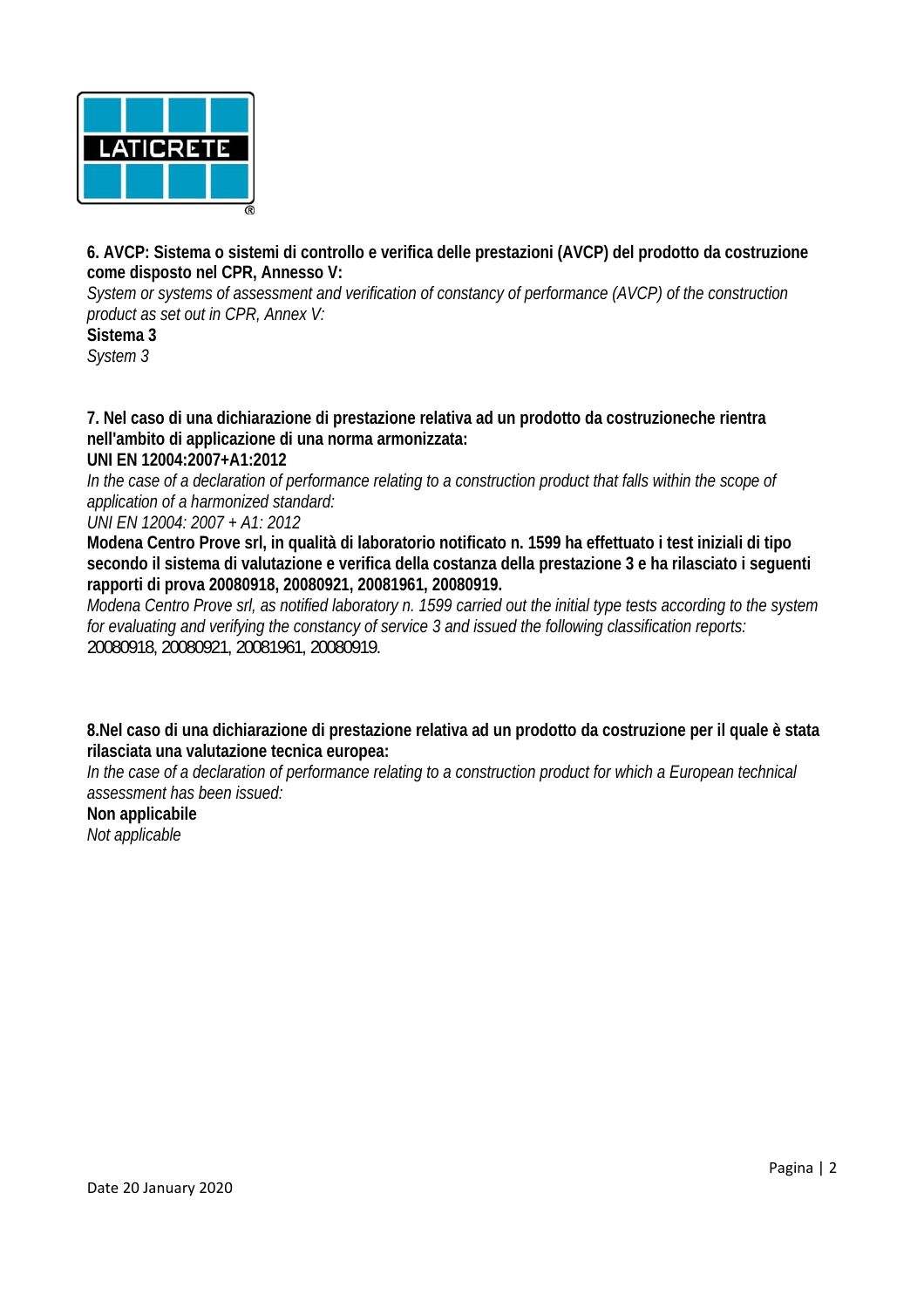

### **9. Prestazioni dichiarate** *(Declared performance)*

| Caratteristiche essenziali<br><b>Essential characteristics</b>                                                          | <b>Prestazione</b><br>Performance                                                            | Test di riferimento<br><b>Test Standard</b> | Norma tecnica armonizzata<br>Harmonised technical<br>specification |
|-------------------------------------------------------------------------------------------------------------------------|----------------------------------------------------------------------------------------------|---------------------------------------------|--------------------------------------------------------------------|
| Elevata adesione a<br>trazione iniziale<br>High initial tensile adhesion<br>strength                                    | $≥1,0$ N/ mm2                                                                                | EN $1348:2007 - 8.2$                        | UNI EN 12004:2007+A1:2012                                          |
| Elevata adesione a<br>trazione dopo immersione in acqua<br>High tensile adhesion strength<br>after water immersion      | $≥1,0$ N/ mm2                                                                                | EN $1348:2007 - 8.3$                        |                                                                    |
| Elevata adesione a<br>trazione dopo invecchiamento termico<br>High tensile adhesion strength<br>after heat ageing       | $≥1,0$ N/ mm2                                                                                | EN 1348:2007-8.4                            |                                                                    |
| Elevata adesione a trazione dopo cicli<br>di gelo-disgelo<br>High tensile adhesion strength<br>after freeze-thaw cycles | $≥1,0$ N/ mm2                                                                                | EN $1348:2007 - 8.5$                        |                                                                    |
| <b>Reazione al fuoco</b><br>Reaction to fire                                                                            | Euroclasse E<br>Euroclass E                                                                  | EN 13501-1                                  |                                                                    |
| Sostanze pericolose<br>Dangerous substances                                                                             | Vedere Scheda di sicurezza del<br>prodotto (SDS)<br>See Material Safety Data Sheet<br>(MSDS) |                                             |                                                                    |

#### **10. Dichiarazione** *(Declaration)*

**Le prestazioni del prodotto identificato ai punti 1 e 2 è in conformità con le prestazioni dichiarate al punto 9. Questa dichiarazione di prestazione (DoP) è emessa sotto la totale responsabilità del Produttore, identificato al punto 4.** 

*The performance of the product identified in points 1 and 2 is in conformity with the declared performance in point 9. This declaration of performance (DoP) is issued under the sole responsibility of the manufacturer identified in point 4.*